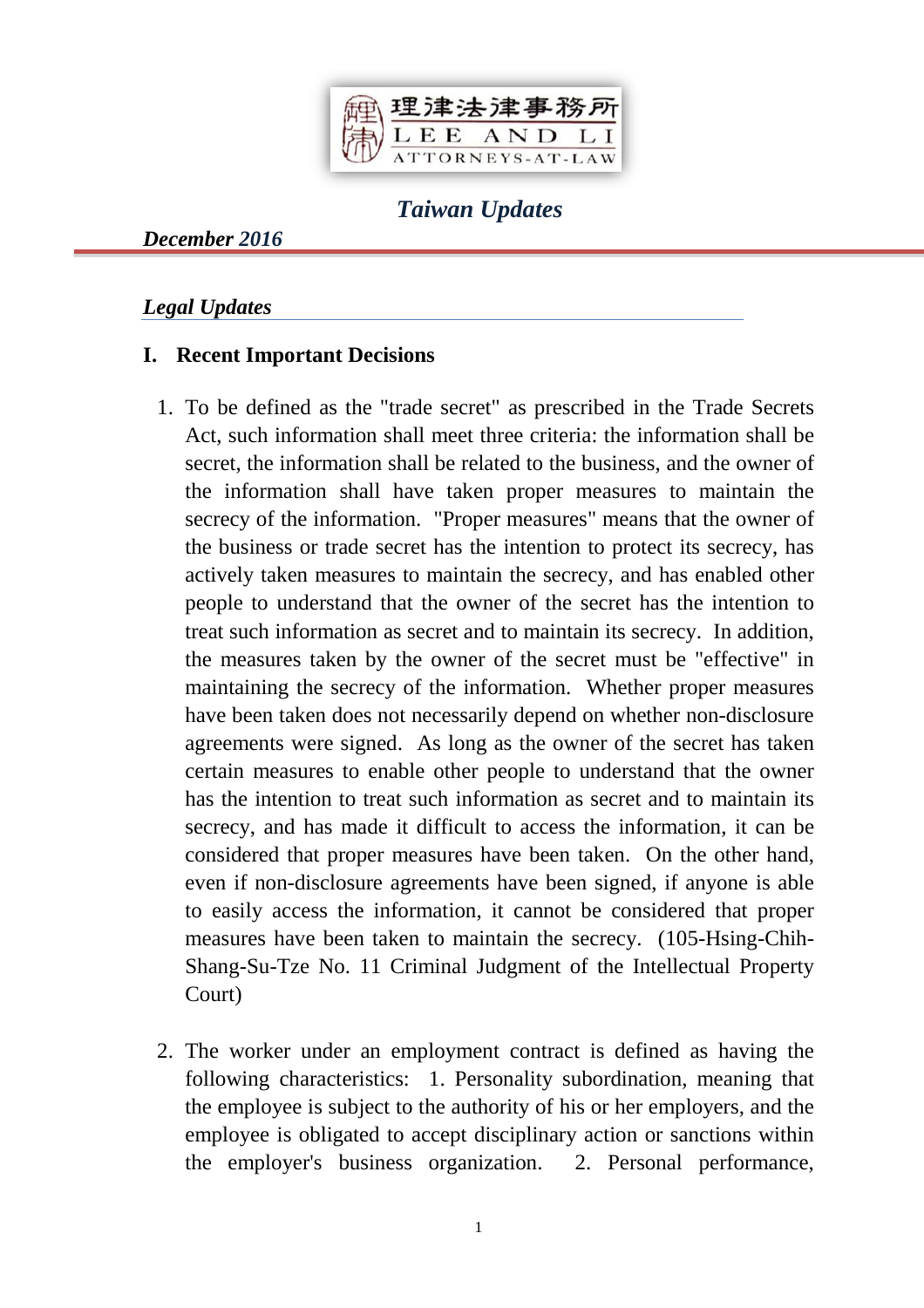meaning the employee may not appoint a third party to perform the employee's duties. 3. Economic subordination, meaning that the employee is not working for his or her own business but is subject to others, working for the purpose of the others. 4. The employee is incorporated into the employer's production organization, and works in cooperation with his or her colleagues. In terms of labor protection, the court's standard for establishing the labor contractual relationship is not particularly stringent. As long as there is a certain form of subordination, the labor contractual relationship can be held to exist. Consequently, the working-relationship characteristics of working subordination, command, and supervision between worker and employer are not specific to the employment contract and can exist in other types of contract. Regarding contracts of labor services, if a certain contract has characteristics of labor subordination, it shall be considered a labor contract even though it also has characteristics of contract of hire of work or contract of mandate.

#### **II. Company Law**

On November 18, 2016, the Taiwan Financial Supervisory Commission ("FSC") amended the Regulations Governing Public Tender Offers for Securities of Public Companies requiring that the public tender offeror make the payment of the purchase consideration in accordance with the schedule specified in the public tender offer prospectus. The public tender offeror shall not change the time, manner or location of such payment, except in case of force majeure. The amendment also requires the filing documents to be reviewed by an attorney, and a legal opinion on such filing documents shall be furnished. To verify financial status and ability of the public tender offeror to pay the amount of the public tender offer, the amendment mandates that the public tender offeror shall prove it is able to make the payment of the purchase consideration. In addition, the related financial consultant or CPA shall maintain independence and not have any interest in the public tender offeror. In order to increase the responsibilities of the acquired company's board of directors and acquisition review committee, the amendment requires that the board and committee shall verify the credibility of the critical information of the public tender offer, such as the identity and financial status of the public tender offeror. Under the amendment, the acquired company is obligated to assess the terms and conditions of the acquisition agreement and to ensure that such terms and conditions are reasonable. The acquired company must also assess the source of the fund the public tender offeror plans to use for the purchase. On the basis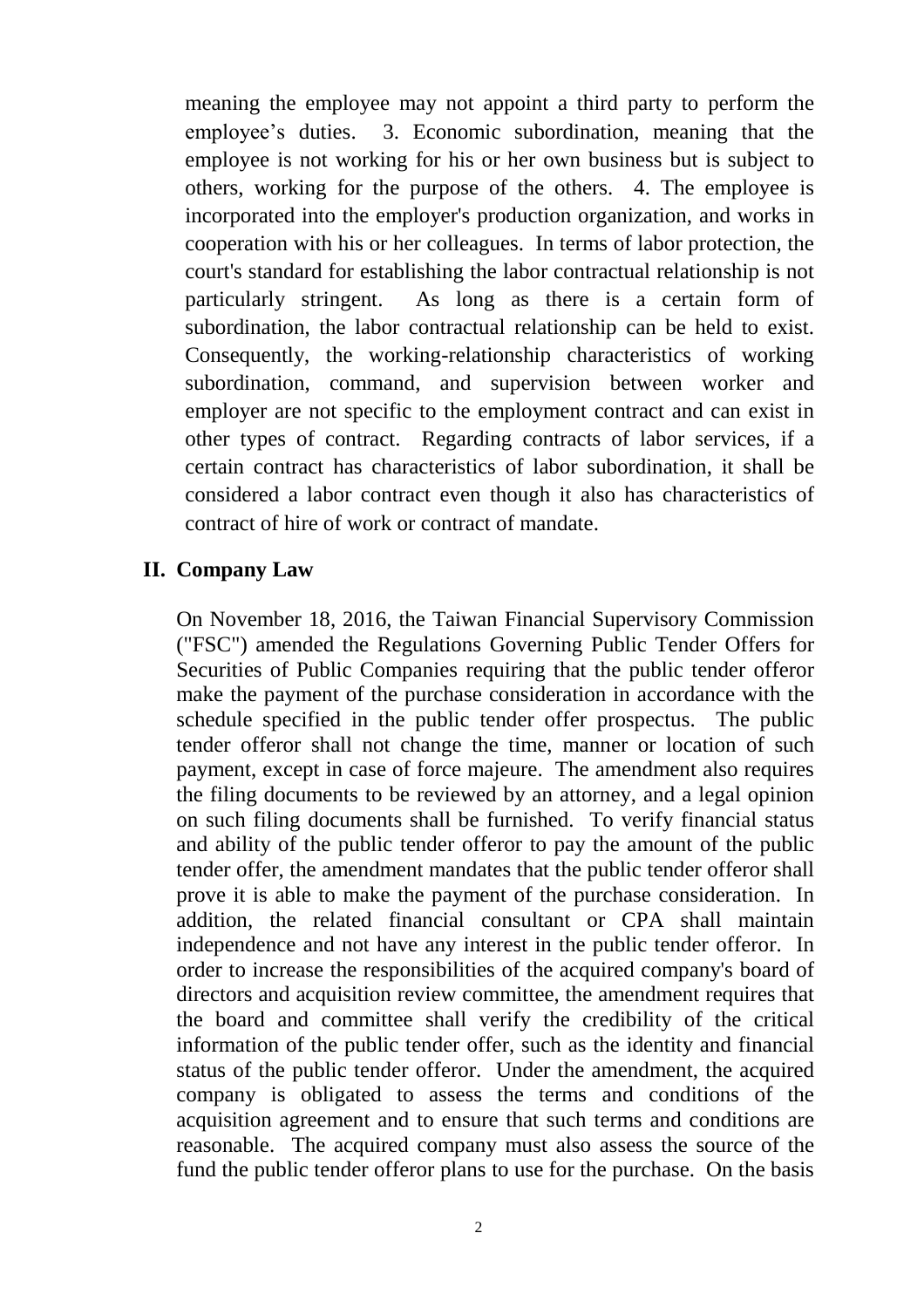of the above evidence, the acquired company shall render its assessment of the public tender offer for shareholders' reference. If the acquired company is unable to verify the credibility of the critical information of the public tender offer, it shall explain the specific reasons.

In addition, the Taiwan Legislative Yuan amended relevant articles of the Securities and Exchange Act on the same day. The new amendment stipulates that the public tender offeror shall prove he or she is able to pay the amount of the purchase consideration.

### **III.Labor Law**

The amended Article 52 of the Employment Service Act, which took effect on November 5, 2016, abolished the requirement that a foreign worker who has been working in Taiwan for more than three years shall depart from Taiwan for one day. Hence, after November 5, 2016, any foreign worker whose work permit has expired, and whose employer has applied for the extension of the foreign worker's work permit and obtained the approval, may remain in Taiwan for work without temporary departure from Taiwan.

Paragraph 5 has been added to Article 52 of the Employment Service Act, and prescribes that, in order to ensure that foreign workers use their vacation days, during the term of work permit, an employer may not refuse a foreign worker's request for leave to return to his or her home country. If any employer refuses such request and is ordered to make a correction but fails to do so, and such event is investigated and proved to be true, according to the Employment Service Act, an administrative fine will be imposed on the employer.

### *Economic Updates*

### **Taiwan retains 11-best ranking in World Bank's "Doing Business 2017"**

The World Bank released its "Doing Business 2017" on October 25, measuring ten areas to evaluate and compare the business environments of 190 countries/economies. New Zealand ranked first this year, taking over from Singapore. The overall ranking of Taiwan remained the same as last year, in eleventh place, and fifth in the Asia-Pacific region. Taiwan scored 81.09 points in the reports rating system, an increase over last year. The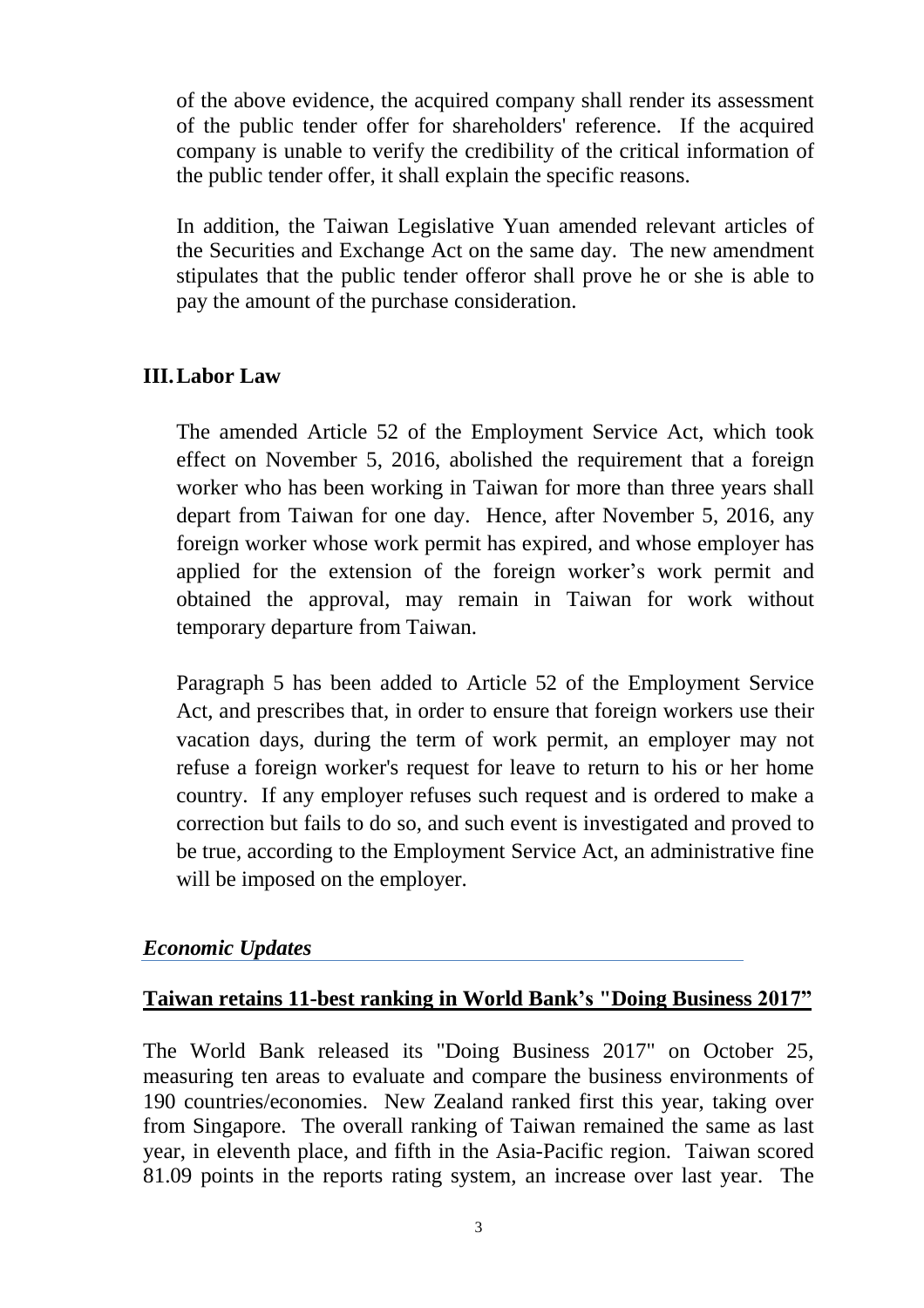report measures quantitative indicators on business regulations affecting ease of opening and operating a business in each country. Among the categories, Taiwan's highest ratings were in the categories of "getting electricity," ranking second in the world, and "dealing with construction permits," ranking third. The categories of "enforcing contracts," "registering property," and "starting a business" also ranked in the global top 20. On the downside, Taiwan garnered its lowest rating in the category of "obtaining credit," where it ranked sixty-second. Taiwan's Vice Chairman of the National Development Committee said that if the amendment to the Taiwan Company Act comes into effect next year, the convenience of doing business will be further improved by significant margin, enabling an anticipated increase in Taiwan's rating in the survey.

# **Cross-Strait CEO Summit Concludes; China to Review Barriers to Investment by Taiwan Businesses**

The Cross-Strait CEO Summit, the highest level of cross-strait economic exchanges, was held in Xiamen in November. The Chairman of the Cross-Strait CEO Summit, Mr. Vincent Siew from Taiwan, expressed the hope that Taiwan businesses be treated as equals compared to domestic enterprises in Mainland China. Mr. Yu Zhengsheng, Chairman of the Chinese People's Political Consultative Conference, said that cross-strait economic relationships will not be affected by politics. Mr. Yu further stated that he is willing to review the logistical, financial, and procurement eligibility requirements, and other investment barriers, which he hopes could be identified by the Taiwan businesses and then be studied and reduced in due course.

### *Government Updates*

## **Discussion on Maritime Affairs Between Taiwan and Japan; Parties Agree to Annual Meetings**

The first discussion between Taiwan and Japan on maritime affairs was held in Tokyo on October 31. Representing Taiwan, officers from Association of East Asian Relations, the Coast Guard Administration, Executive Yuan, Fisheries Agency, Council of Agriculture, Executive Yuan, the Ministry of Science and Technology and the National Security Council joined the discussion. Representing Japan, officers from the Interchange Association (Japan), the Ministry of Foreign Affairs of Japan, Japan Coast Guard, Japan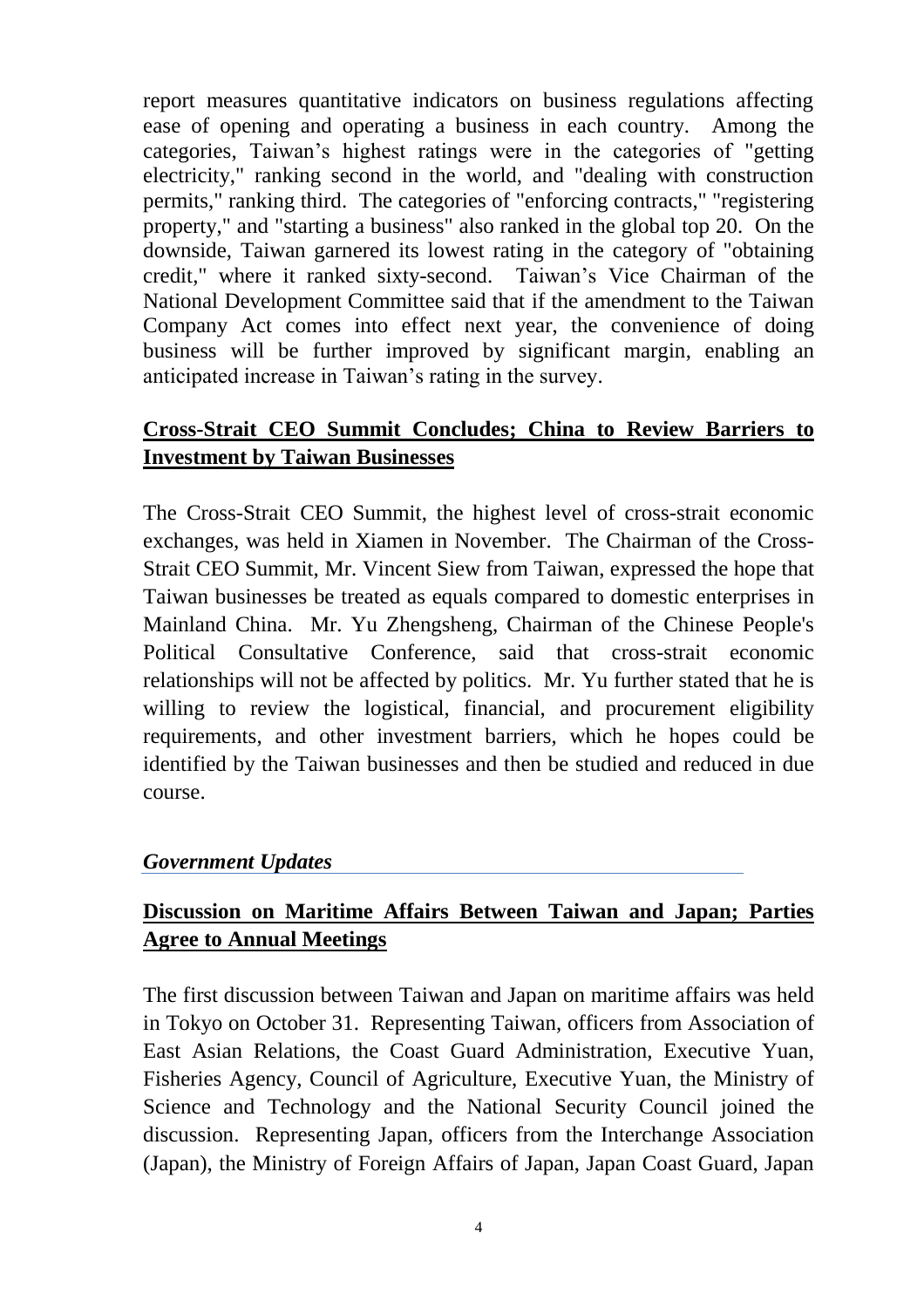Fisheries Agency and the Ministry of Education, Culture, Sports, Science and Technology attended the discussion. Both parties discussed issues such as fishery collaboration, maritime rescue collaboration, and marine technology collaboration. This is the first exchange of views between the parties to eliminate the confrontation on the exclusive economic zone of Japan's southernmost "Okinotori" atoll (referred to as "island" in Japan). Although no specific consensus was reached, participants agreed to hold the Taiwan-Japan Dialogue on Maritime Affairs once a year with working group meetings on individual issues with the agreement of both parties, if necessary.

### *Cultural Updates*

### **Taiwan & Japan Renowned Printmakers Presents 31 Masterpieces**

Taiwan & Japan Renowned Printmakers is an event hosted jointly by the Taipei Economic and Cultural Representative Office in Japan and the Paris Foundation of Art. The event takes place at Toranomon Hills in Tokyo from November 4 to December 9. Printmakers from Taiwan and Japan will present 31 works of art at the event. In addition to the celebration of culture and art, the exhibition serves to promote the cultural exchange and mutual friendship of Taiwan and Japan, furthering the bilateral relationship between the two countries.

### **Alishan New Year Sunrise Concert**

This year's Alishan New Year Sunrise Concert is hosted by the Chiayi County Government, the Taiwan Tourism Bureau, the Ministry of Transportation and Communications, and Alishan National Scenic Area Administration. Every year since 2000, the Alishan New Year Sunrise Concert has been the first choice of tourists from all over Taiwan and abroad to enjoy music, countdown to midnight, and watch the first sunrise of the New Year. The high-quality Concert presents the harmony between music and nature perfectly. The Alishan New Year Sunrise Concert attracts an audience of over 10,000 attendees, and the performance will take place in Alishan National Scenic Area with a relay of performances at the Gaoyue sunrise viewing platform, Zhushan bus shelter, the visitor center, and the Sianglin sacred tree area.